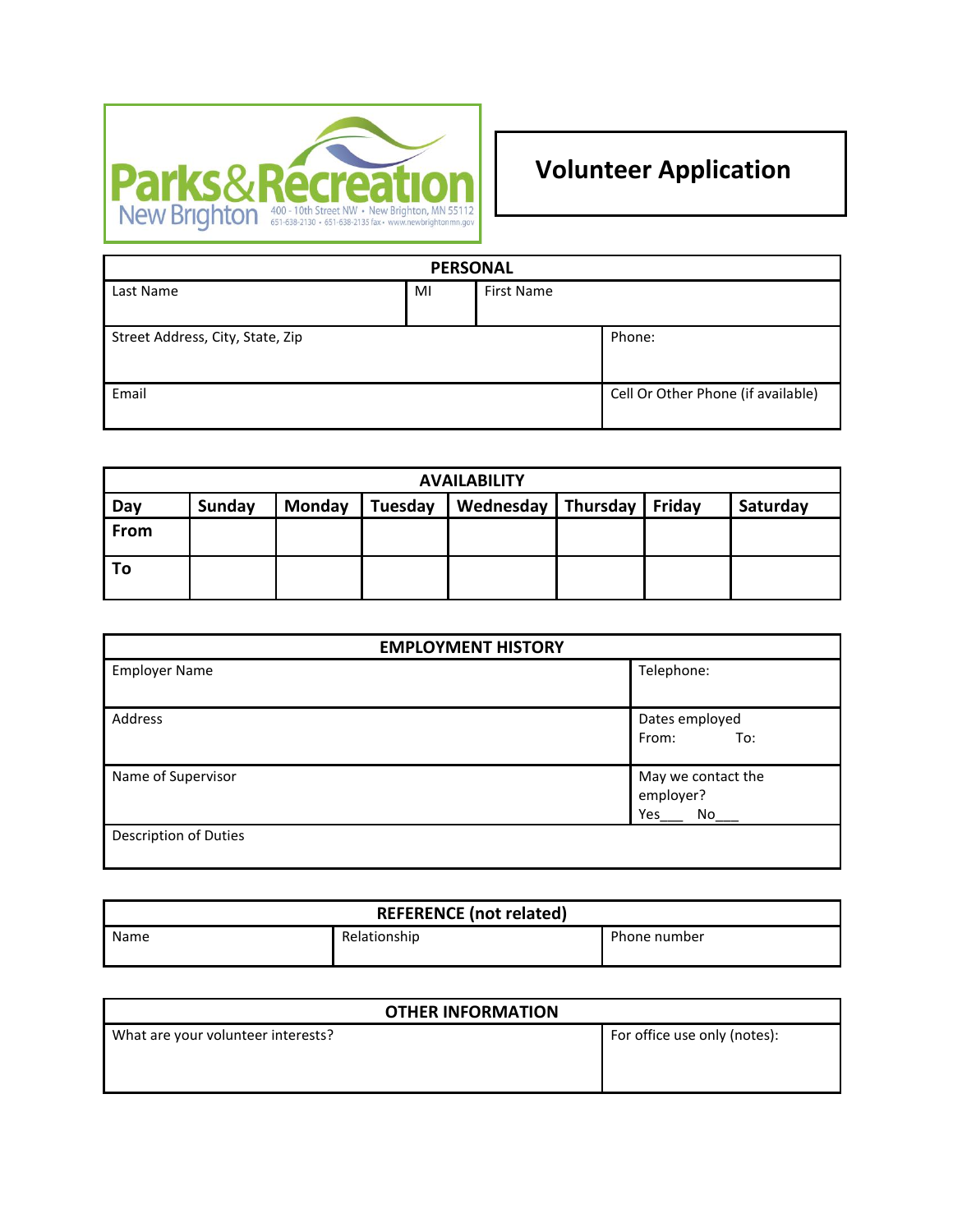### **CITY OF NEW BRIGHTON BACKGROUND INVESTIGATION FORM**

#### **Tennesseen Warning/Data Practices Notice to All Applicants**

The background information that you provide the City of New Brighton will be used to determine your suitability and qualifications serving as a volunteer with the City.

Under Minn. Stat. § 13.43 of the Minnesota Government Data Practices Act, information on individuals may be treated as private or public data. Private data is data that is not public and is available to the individual subject of the data (you) and other individuals who require access as part of their job. Public data is data that is accessible to the public generally. The information collected as part of this background investigation is private information about you. You are not legally required to provide this information, however, failure to provide this information may result in your application not being considered. The information you provide will also be provided to City personnel whose jobs require access to the information and any other persons if required by a court order.

If any information provided as part of your background investigation form is found to be false the City will eliminate you from consideration of being a volunteer with the City of New Brighton.

#### **Consent**

I acknowledge that I have read and understand the above information. I consent to the City of New Brighton Public Safety Department conducting a criminal history background investigation on me in order to determine my suitability and qualifications to serve as a volunteer with the City.. I understand that the information I provide is classified as private. I consent to the release of the information I am providing in this background investigation form and any other information obtained as a result of this background investigation, as is necessary and appropriate, to the City of New Brighton.

Signed: Date: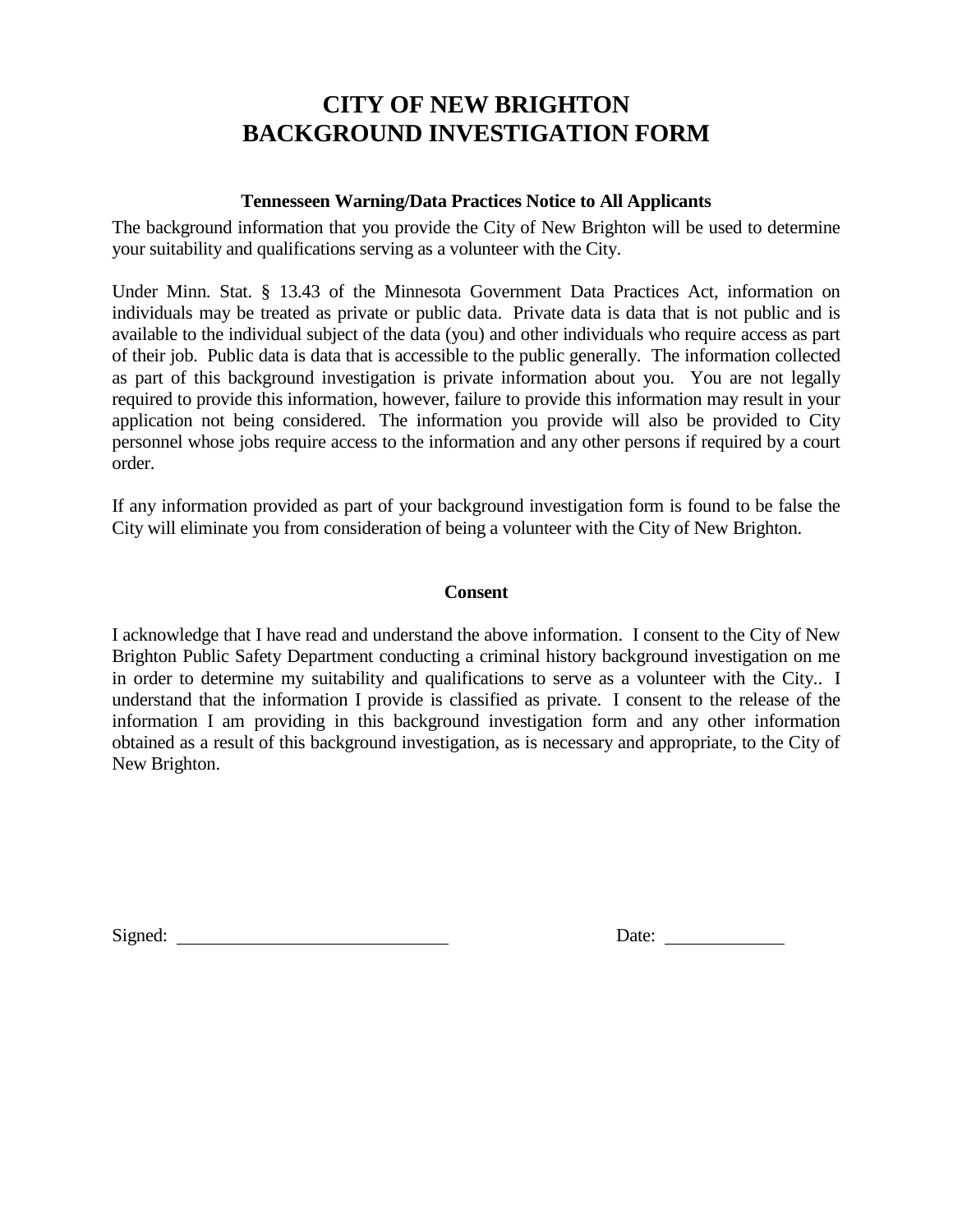#### **CITY OF NEW BRIGHTON BACKGROUND INVESTIGATION FORM**

**PERSONAL INFORMATION**

| <b>Last Name</b>                                                                                                       | <b>Full Middle</b><br>First |                   |              | Date of Birth   |
|------------------------------------------------------------------------------------------------------------------------|-----------------------------|-------------------|--------------|-----------------|
| <b>Address</b>                                                                                                         |                             | <b>City</b>       | <b>State</b> | <b>Zip Code</b> |
| <b>Home Phone</b>                                                                                                      |                             | <b>Work Phone</b> |              | Other/Cell      |
|                                                                                                                        |                             |                   |              |                 |
|                                                                                                                        |                             |                   |              |                 |
| <b>DRIVER LICENSE INFORMATION</b>                                                                                      |                             |                   |              |                 |
| List all driver licenses you have now or have had in the past.                                                         |                             |                   |              |                 |
| <b>Driver License Number</b>                                                                                           |                             | <b>Type</b>       |              | <b>Status</b>   |
| Has your license ever been restricted? If yes, please explain.                                                         |                             |                   |              |                 |
|                                                                                                                        |                             |                   |              |                 |
| Have you ever had your license revoked, suspended or cancelled? If yes, please specify which<br>license, when and why. |                             |                   |              |                 |
|                                                                                                                        |                             |                   |              |                 |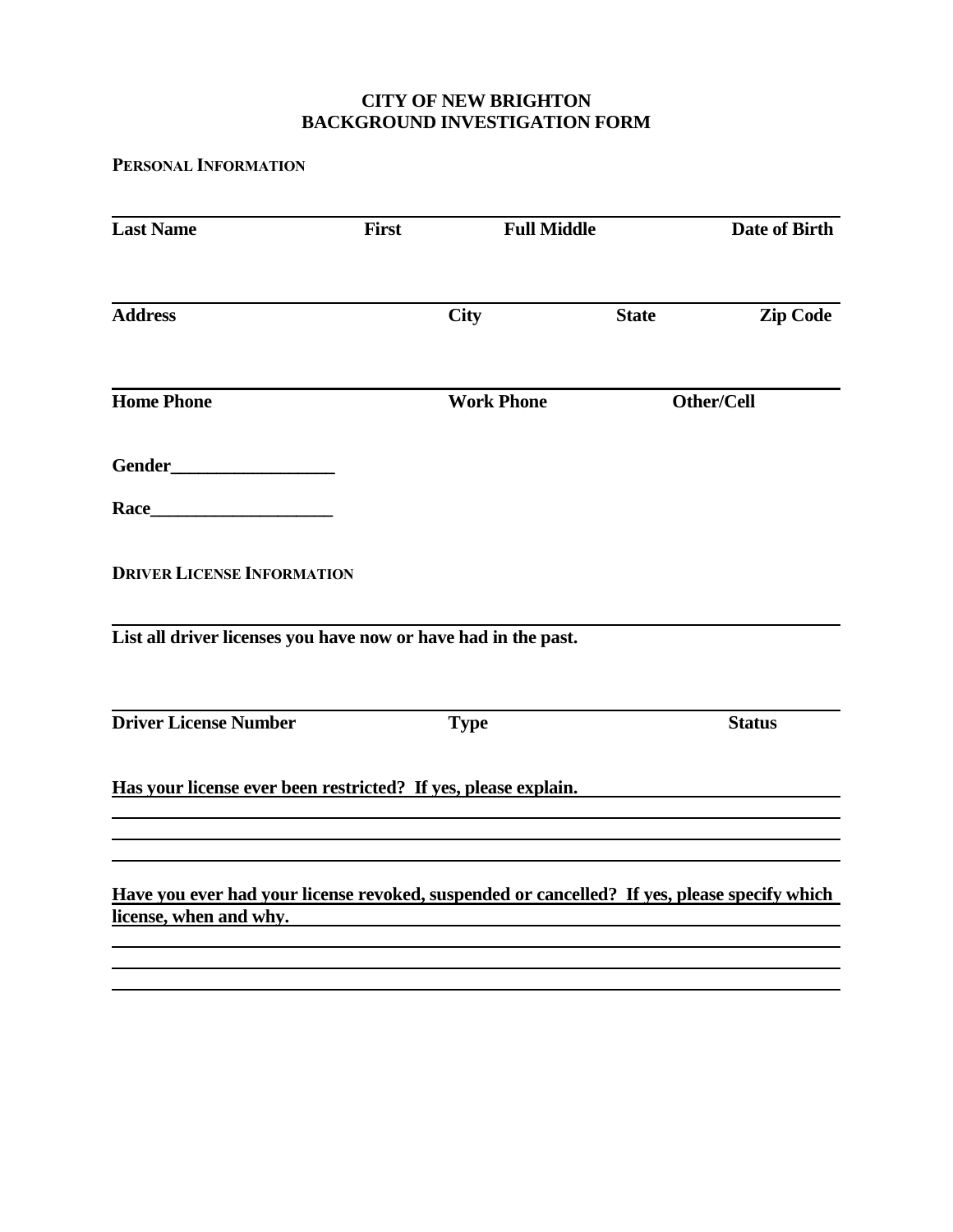#### **CRIMINAL HISTORY**

**Have you ever been charged with a non-traffic criminal violation? If yes, please explain below.**

| <b>Date</b> | <b>Charge</b> | <b>Investigating Agency</b> | <b>Disposition</b> |
|-------------|---------------|-----------------------------|--------------------|
| <b>Date</b> | <b>Charge</b> | <b>Investigating Agency</b> | <b>Disposition</b> |
| <b>Date</b> | <b>Charge</b> | <b>Investigating Agency</b> | <b>Disposition</b> |
| <b>Date</b> | <b>Charge</b> | <b>Investigating Agency</b> | <b>Disposition</b> |
| <b>Date</b> | <b>Charge</b> | <b>Investigating Agency</b> | <b>Disposition</b> |

**I certify that all of the statements in this application are true, complete and correct to the best of my knowledge and belief. I understand that any false information or omission of information may be cause for rejection of my application or dismissal from the Board.**

**Signed: Date:**